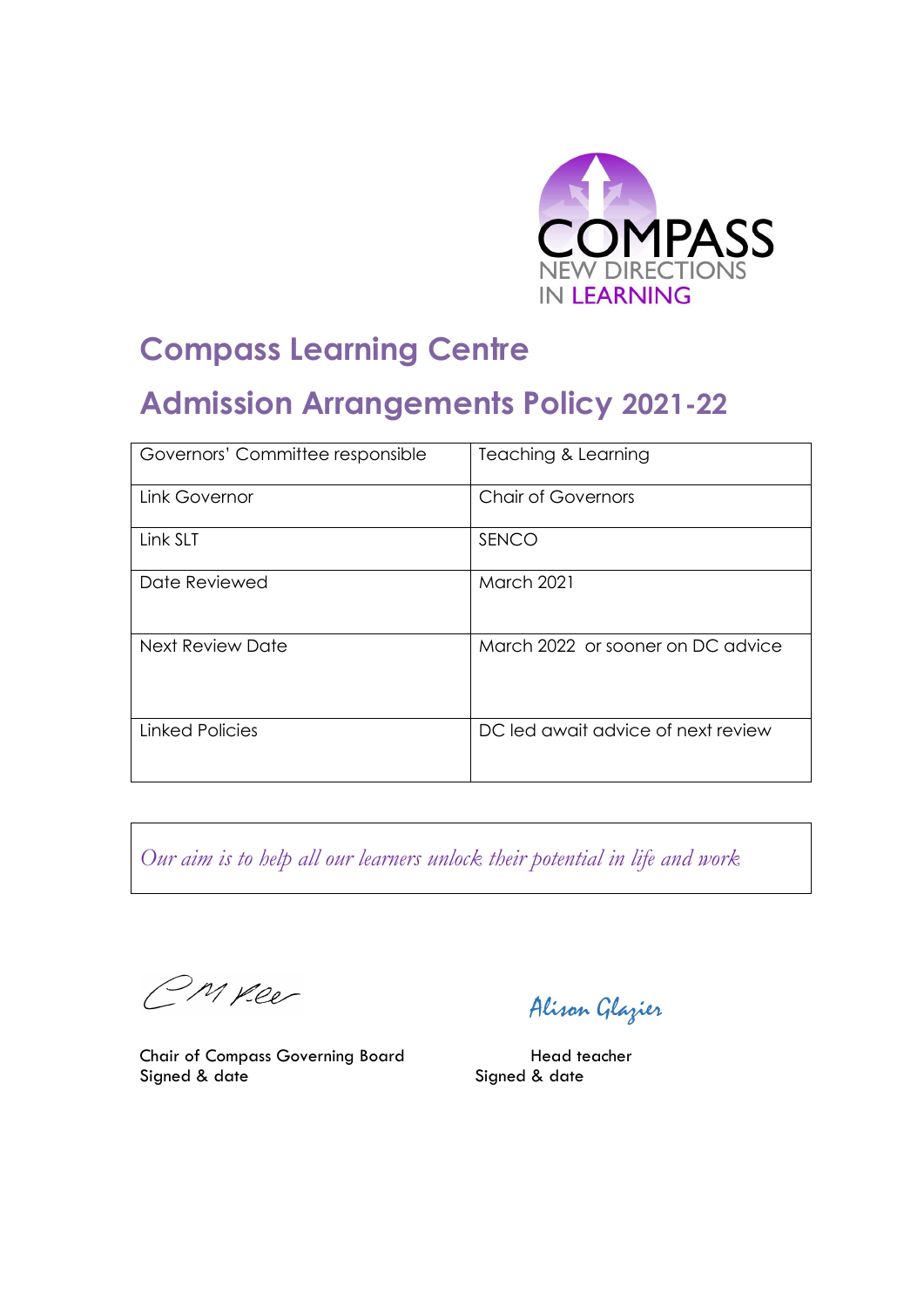# **Equality Impact Assessment – initial screening record**

| What area of work is being<br>considered?                                               |                                                              | <b>Admission Arrangements Policy</b> |                                                    |  |  |
|-----------------------------------------------------------------------------------------|--------------------------------------------------------------|--------------------------------------|----------------------------------------------------|--|--|
| ٠                                                                                       | Upon whom will this impact?                                  |                                      | Curriculum - Teaching &<br>Learning/Staff/Students |  |  |
| $\bullet$                                                                               | How would the work impact upon groups, are they included and |                                      |                                                    |  |  |
| considered?                                                                             |                                                              |                                      |                                                    |  |  |
| <b>The Equality Strands</b>                                                             | <b>Negative Impact</b>                                       | <b>Positive Impact</b>               | No impact                                          |  |  |
| Minority ethnic groups                                                                  |                                                              |                                      |                                                    |  |  |
| Gender                                                                                  |                                                              |                                      |                                                    |  |  |
| Disability                                                                              |                                                              |                                      |                                                    |  |  |
| Religion, Faith or Belief                                                               |                                                              |                                      |                                                    |  |  |
| Sexual Orientation                                                                      |                                                              |                                      |                                                    |  |  |
| Transgender                                                                             |                                                              |                                      |                                                    |  |  |
| Age                                                                                     |                                                              |                                      |                                                    |  |  |
| Rurality                                                                                |                                                              |                                      |                                                    |  |  |
| been broken down by the equality strands?                                               |                                                              |                                      |                                                    |  |  |
| <b>The Equality Strands</b>                                                             | No                                                           | Yes                                  | Uncertain                                          |  |  |
| Minority ethnic groups                                                                  |                                                              |                                      |                                                    |  |  |
| Gender                                                                                  |                                                              |                                      |                                                    |  |  |
| <b>Disability</b>                                                                       |                                                              |                                      |                                                    |  |  |
| Religion, Faith or Belief                                                               |                                                              |                                      |                                                    |  |  |
| Sexual Orientation                                                                      | v                                                            |                                      |                                                    |  |  |
| Transgender                                                                             | v                                                            |                                      |                                                    |  |  |
| Age                                                                                     |                                                              |                                      |                                                    |  |  |
| Rurality                                                                                |                                                              |                                      |                                                    |  |  |
| Does the initial screening highlight potential issues that may be illegal?<br><b>No</b> |                                                              |                                      |                                                    |  |  |
|                                                                                         |                                                              |                                      |                                                    |  |  |
| Further comments:-                                                                      |                                                              |                                      |                                                    |  |  |
| Do you consider that a full Equality Impact Assessment is required?<br><b>No</b>        |                                                              |                                      |                                                    |  |  |
|                                                                                         |                                                              |                                      |                                                    |  |  |
| Initial screening carried out by Assistant Head / SENCO                                 |                                                              |                                      |                                                    |  |  |
| Becky Hubbard Dated: 15/3/21<br>Signed:                                                 |                                                              |                                      |                                                    |  |  |
| Comment by Headteacher: No comment                                                      |                                                              |                                      |                                                    |  |  |
| Alisan Glazier                                                                          |                                                              |                                      |                                                    |  |  |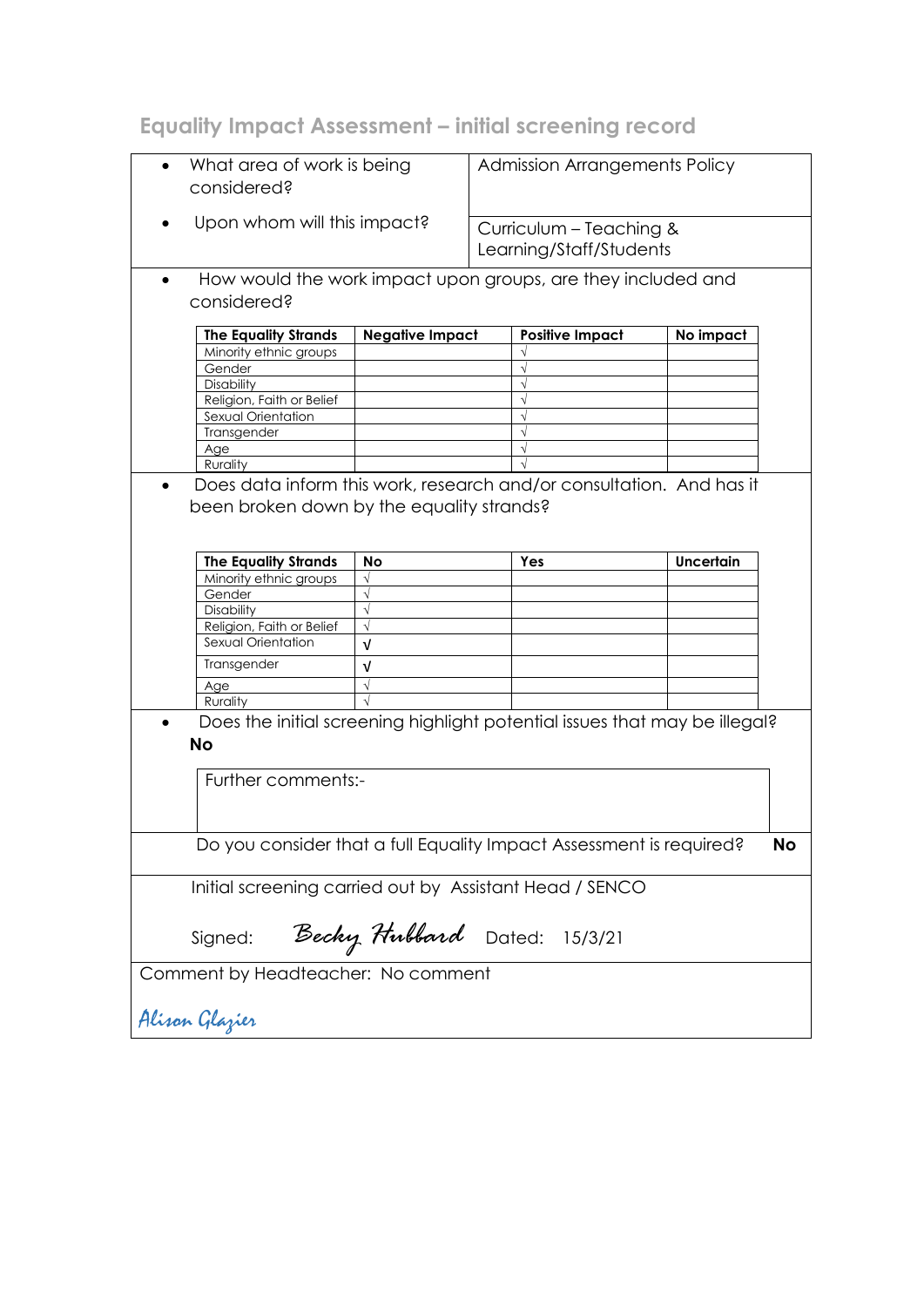## **Policy for Admission to Learning Centres (Pupil Referral Units) in Dorset**

#### **1. Statutory Duties of the Local Authority**

Local authorities are responsible for arranging suitable full-time education for permanently excluded pupils, and for other pupils who – because of illness or other reasons – would not receive suitable education without such provision. Full time provision must be made unless the pupil's health (mental or physical) means that full-time education would not be in his or her best interests. This applies to all children of compulsory school age resident in the local authority area, whether or not they are on the roll of a school, and whatever type of school they attend. Full-time education for excluded pupils must begin no later than the sixth day of the exclusion. (Section 19 of the Education Act 1996, as amended by section 3 of the Children, Schools and Families Act 2010)

Any school that is established and maintained by a local authority to enable it to discharge the above duty is known as a pupil referral unit (PRU). There is no requirement on local authorities to have or to establish a pupil referral unit, and they may discharge their duties by other means. However, only a local authority can establish a pupil referral unit. Others can establish Alternative Provision Academies or AP Free Schools.

Provision in PRUs is defined as Alternative Provision (AP). However AP also encompasses education arranged by schools for pupils from the sixth day of a fixed term exclusion and pupils being directed by schools to off-site provision to improve their behaviour.

In Dorset PRUs are known as learning centres. The Local Authority (LA) has established 5 learning centres so that it can make suitable provision for children and young people described in Section 19 of the Education Act 1996. Places are commissioned in the five Dorset learning centres to enable the LA to fulfil this function.

In addition Dorset learning centres are able to receive pupils who are at risk of exclusion and for whom the school wishes to make off-site provision. Such pupils are dual registered and may receive a substantial part of their provision in school.

The Local Authority is required to set an overall policy for admission to its alternative provision, based on clear criteria for requesting involvement and admitting pupils, including those who are dual registered. For the purpose of the school census a pupil should be dual main registered at their school and dual subsidiary registered at the alternative provision.

#### **2. Panels for Admission to Learning Centres**

There is a central panel which meets every three weeks in term time which considers and decides upon requests for involvement from a range of professionals.

The Chesil Partnership has its own panel.

Dorset learning centres will admit those pupils whom the Admissions Panels have deemed to be appropriate admissions.

Both panels have head teacher, learning centre, inclusion services and early intervention service representation.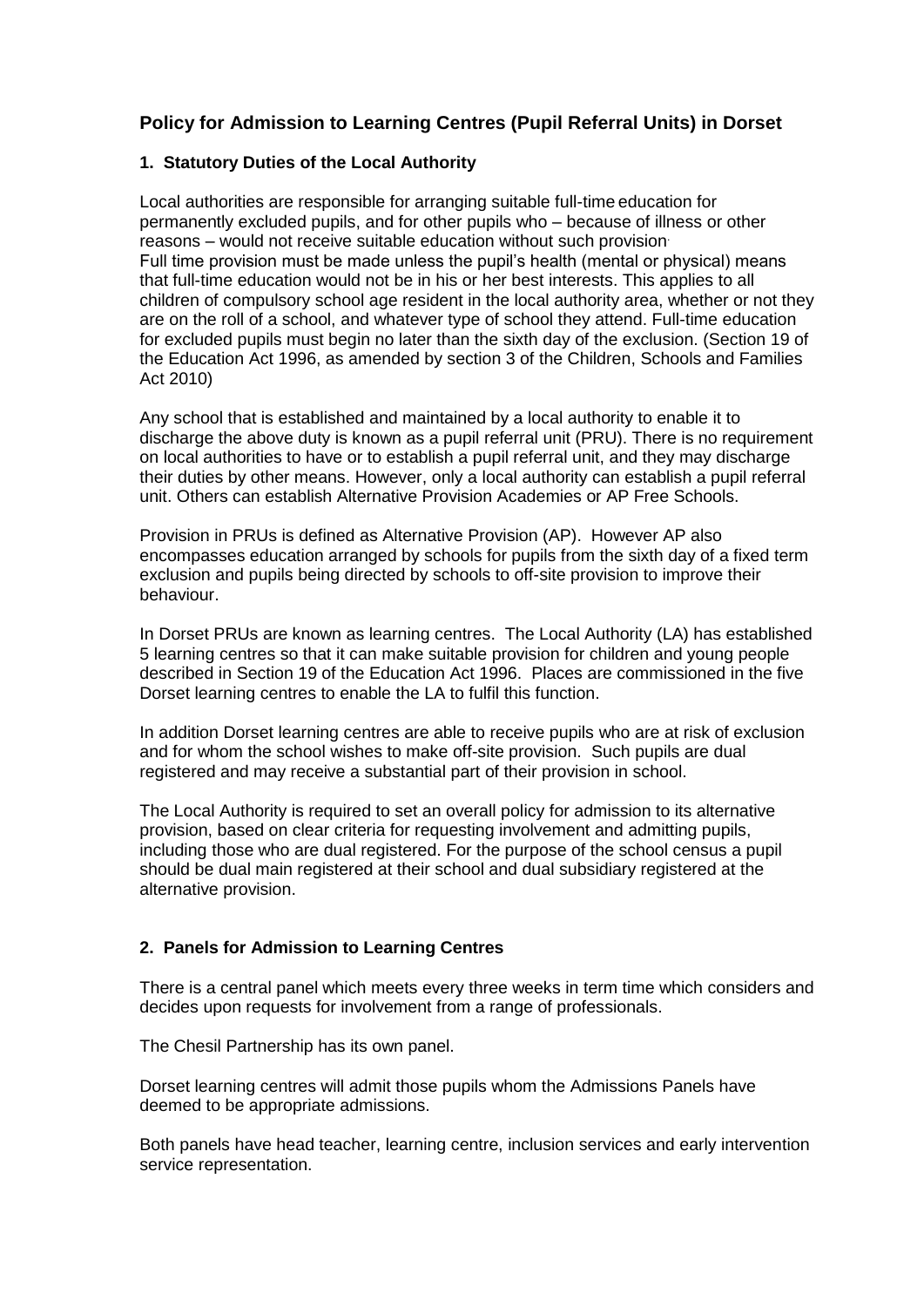Both also function as a Fair Access Panel (in a separate part of the meeting which is chaired by an Admissions Manager) and decide on placement in both schools and learning centres under fair access arrangements.

Admissions to learning centres may be agreed under the fair access protocol (eg when a pupil has attended a PRU in another authority) but only when there are demonstrable and defensible reasons for doing so.

#### **3. Who can make a request for involvement?**

The decision to make a request for involvement will always be collaborative, with the lead officer seeking the views of parents/carers, the pupil, schools and other key adults who work with the child and drawing together information about current areas of need and of success and levels of attainment. This information will be used to complete the request for involvement/ information passport which will inform the panel's decision and will be passed to the learning centre.

| Area of need                                                                                                                                                                                                                                   | <b>Who leads?</b>                                                                                                      | How?                                                                                                                                                                                                                                                                              |
|------------------------------------------------------------------------------------------------------------------------------------------------------------------------------------------------------------------------------------------------|------------------------------------------------------------------------------------------------------------------------|-----------------------------------------------------------------------------------------------------------------------------------------------------------------------------------------------------------------------------------------------------------------------------------|
| <b>Permanent Exclusions</b>                                                                                                                                                                                                                    | <b>Exclusions Officer</b>                                                                                              | Completed request along with<br><b>Exclusion letter</b><br>$\bullet$<br><b>Relevant dates</b><br>$\bullet$                                                                                                                                                                        |
| <b>Dual Registration</b><br>Pupils 'at risk of permanent exclusion'<br>from school may be referred for full or<br>joint provision which will be subject to<br>regular review.                                                                  | <b>Exclusions Officer</b>                                                                                              | <b>Completed Request for</b><br><b>Involvement Form</b><br>Background<br>reports/statements &<br>evidence of appropriate<br>interventions and<br>graduated response,<br>including use of a Pastoral<br><b>Support Plan</b><br>Details of multi-agency<br>$\bullet$<br>involvement |
| <b>Medical</b><br>Pupils who are unable to attend<br>school as a result of illness or mental<br>health difficulties                                                                                                                            | A Medical/CAMHS<br>Consultant or a<br>Community<br>Paediatrician (not a<br>GP) must support a<br>request for provision | Completed Form must be<br>accompanied with supporting<br>documents from a Medical or<br><b>CAMHS Consultant or</b><br>Community Paediatrician.                                                                                                                                    |
| <b>School Refusers/Phobics</b><br>Pupils who, for a variety of reasons,<br>have a record of school non-<br>attendance and where all attempts at<br>re-integration have been<br>unsuccessful.<br>Will be considered on a case by case<br>basis. | <b>Locality Social</b><br>Workers within the<br>Early Intervention<br>teams<br>Educational<br>Psychologists            | Completed Form along with-<br>Attendance details<br>$\bullet$<br>Background<br>$\bullet$<br>report/statement & details<br>of interventions<br>Supporting papers<br>$\bullet$<br>Details of multi-agency<br>$\bullet$<br>involvement                                               |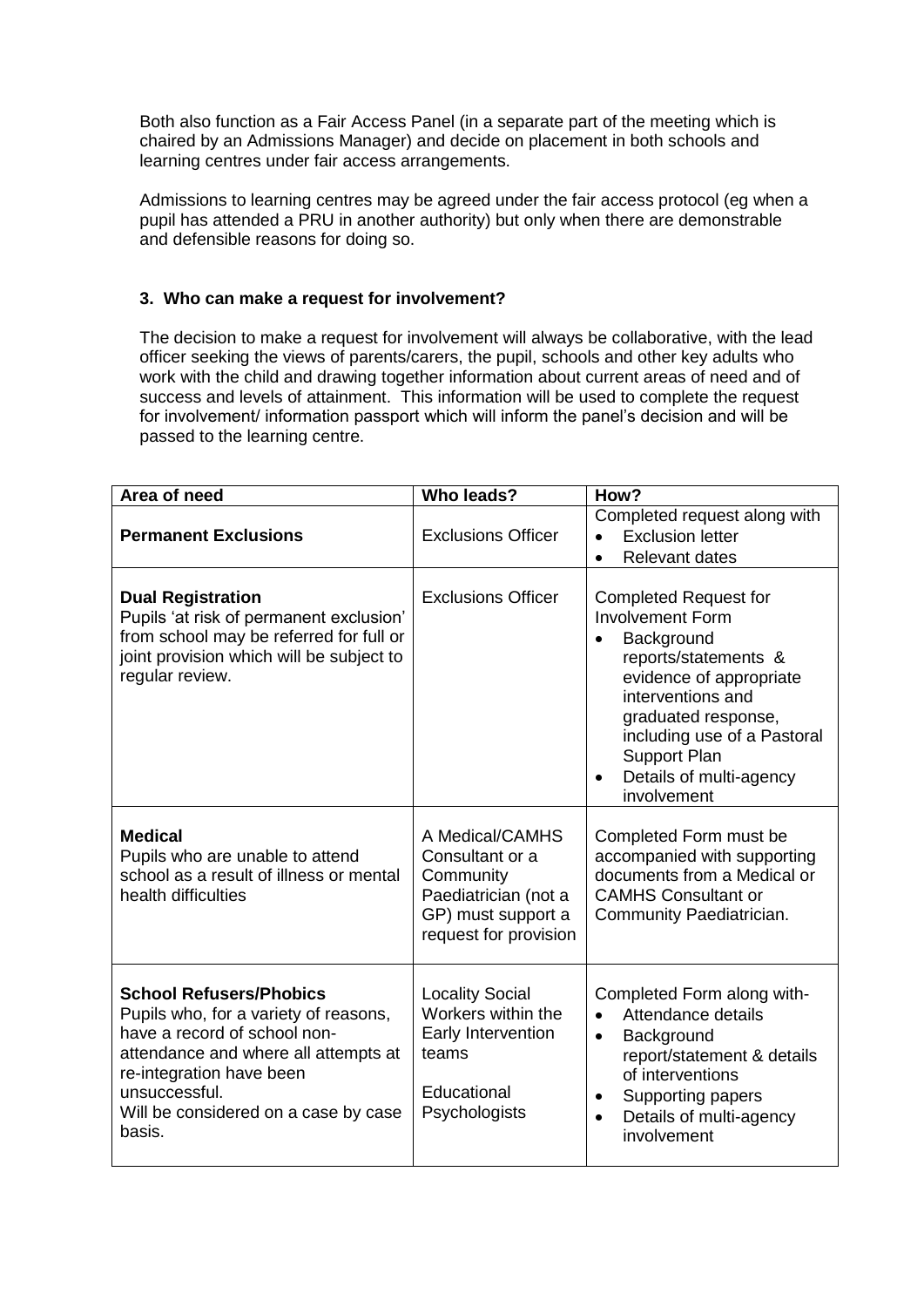| Area of need                                                                                                                                                                                                                                                                                                                                                                                | <b>Who leads?</b>                                                                                          | How?                                                                                                                                                                                                                  |
|---------------------------------------------------------------------------------------------------------------------------------------------------------------------------------------------------------------------------------------------------------------------------------------------------------------------------------------------------------------------------------------------|------------------------------------------------------------------------------------------------------------|-----------------------------------------------------------------------------------------------------------------------------------------------------------------------------------------------------------------------|
| <b>Special Educational Need (SEN)</b><br>All requests for involvement for pupils<br>with Statements of SEN must be co-<br>ordinated by the SEN caseworker<br>and approved by an SEN Team<br>Leader                                                                                                                                                                                          | <b>Team Leaders - SEN</b>                                                                                  | Request for Involvement,<br>collated by the SEN<br>Caseworker with information<br>from school, approved by the<br><b>SEN Team Leader and</b><br>accompanied by a copy of the<br>statement and latest annual<br>review |
| <b>High level of Emotional/Social</b><br><b>Vulnerability</b><br><b>Educational Psychologists and</b><br><b>Locality Social Workers</b><br>may refer pupils needing a flexible,<br>supportive, individual educational<br>programme which will support a<br>return to school following the<br>breakdown of an earlier school<br>placement.<br>Will be considered on a case by case<br>basis. | Educational<br>Psychologist<br><b>Locality Social</b><br>Workers within the<br>Early Intervention<br>teams | Completed Form along with<br>Relevant background<br>$\bullet$<br>history<br>Areas of difficulty<br>$\bullet$<br>Desired outcome<br>$\bullet$                                                                          |
| <b>Children in Care</b><br>Children who are Looked After by the<br>local authority and who have<br>experienced a breakdown in school<br>placement may be referred.                                                                                                                                                                                                                          | <b>Head of Virtual</b><br>School for Children in<br>Care                                                   | Completed Form along with<br>relevant supporting information                                                                                                                                                          |
| <b>Fair Access</b><br>Pupils who are identified by School<br>Admissions.                                                                                                                                                                                                                                                                                                                    | Admissions Manager                                                                                         | <b>Admissions Form</b><br>$\bullet$<br><b>Admissions Additional</b><br>$\bullet$<br><b>Information Form</b><br>Case history<br>$\bullet$                                                                              |

### **4. What criteria apply?**

### **Permanent Exclusions**

The LA has a statutory duty to make provision for all pupils who have been permanently excluded by the 6<sup>th</sup> day of their exclusion. For this reason decisions about the placement of permanently excluded pupils do not rest with the panel and are the responsibility of the Schools Exclusion Guidance and Training Officer who will gather additional information from the excluding school and other agencies, liaise with parents/carers and with the pupil, seek advice from other professionals as appropriate and reach a decision on whether the pupil should access a place at another mainstream school or be placed at a learning centre. If the former, the Officer will identify an appropriate placement according to an established protocol with the admissions team which is consistent with the Fair Access Policy.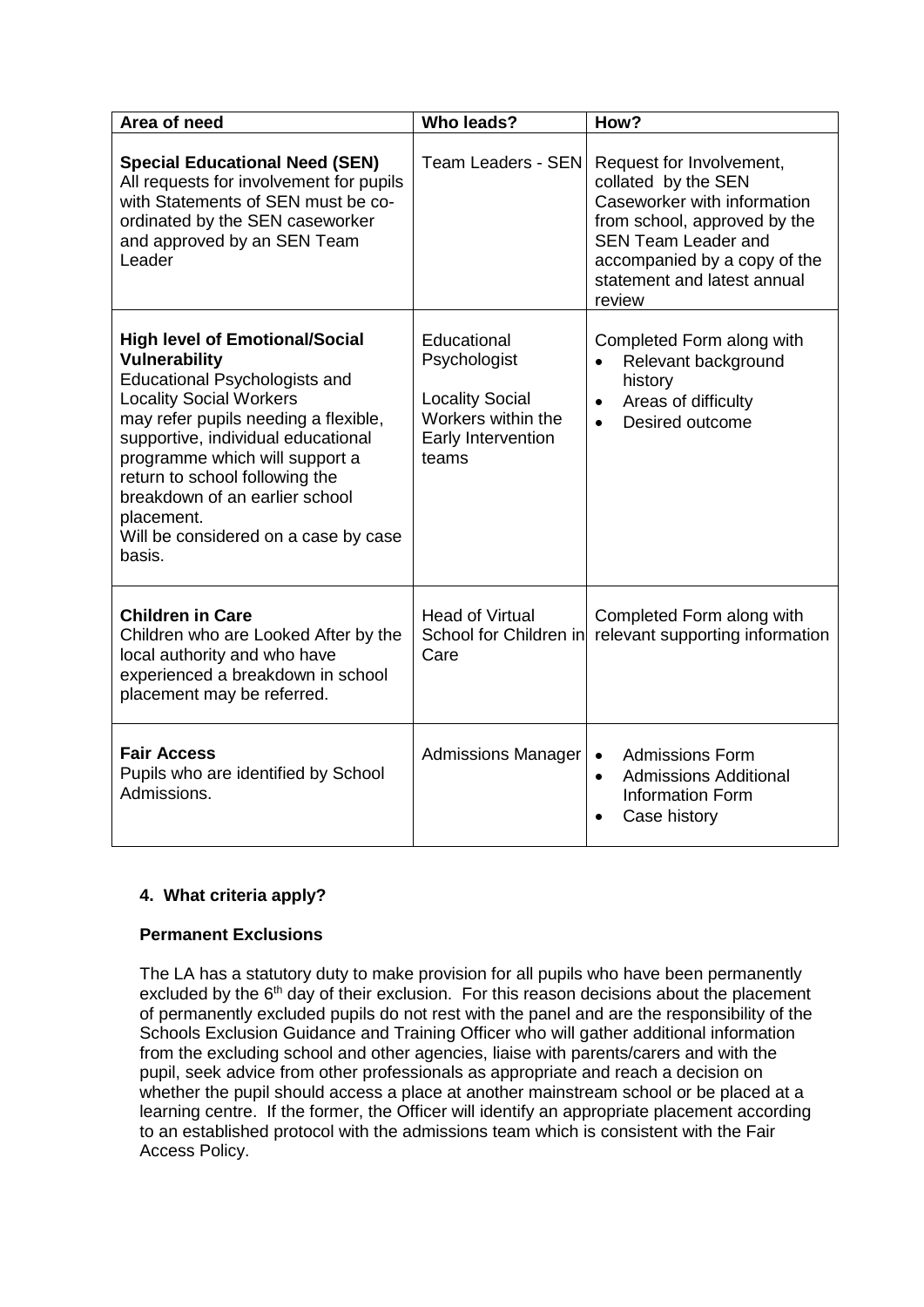The choice of learning centre will largely depend on where the pupil lives, although other factors may be taken into account.

#### **Dual Registration**

When considering the appropriateness of a request for dual registration, school leaders must be aware of the need to evidence the work that has been undertaken to support the pupil in school.

There is a strong expectation that, when a young person is experiencing difficulties in managing his or her behaviour, the school will use a Pastoral Support Plan (PSP). The purpose of the PSP is to offer the pupil opportunities to manage his or her behaviour better and to address the underlying causes of that behaviour. It is an important feature of the plan that the school, the parent/carer and the pupil together agree the support strategies which are put in place.

Appendix A from the PSP guidance notes (available on schoolsnet – Inclusion Services Guidance) provides a summary of information explaining the expected process that should have been followed before a PSP is put into place. Once in place, there is an expectation that sufficient time will have been allowed to effect change. Consideration of moving towards a request for the involvement of a learning centre will be made only when evidence is available that this process has been followed. This will be first explored during a meeting between the most suitable senior person in school and the Exclusion Guidance and Training Officer.

Consideration of a request for learning centre placement should only be made when there is evidence that there has been a graduated response (where the school has sought to identify the areas where the pupil is experiencing difficulty and has put in place and evaluated appropriate incremental and multi-agency support) **or** in response to an exceptional one-off incident that would normally result in a permanent exclusion.

Given that a request for dual registration is a response to a level of behavioural, social and emotional difficulty there should be evidence of

- meetings with parents/carers and the appropriate involvement of other agencies. Schools should see it as part of their core work to engage with parents and carers, particularly those who are hard to reach, and to take steps to access the multi-agency support available to them. There should be evidence that the school has been pro-active in establishing those relationships in respect of the pupil concerned
- appropriate and personalised behaviour support in addition to that provided by the school's universal provision for pastoral support, whether delivered in-house or by an outside agency
- tailoring the curriculum offer at Key Stage 4
- personalisation of programmes, including literacy support
- mentoring
- planning with members of Inclusion Services

Failure to have evidenced and meaningful intervention in place is likely to prevent a request being taken forward; however it is not expected that plans are created for the purpose of achieving learning centre involvement – evidence of support being identified; facilitated and monitored for a reasonable amount of time will be required.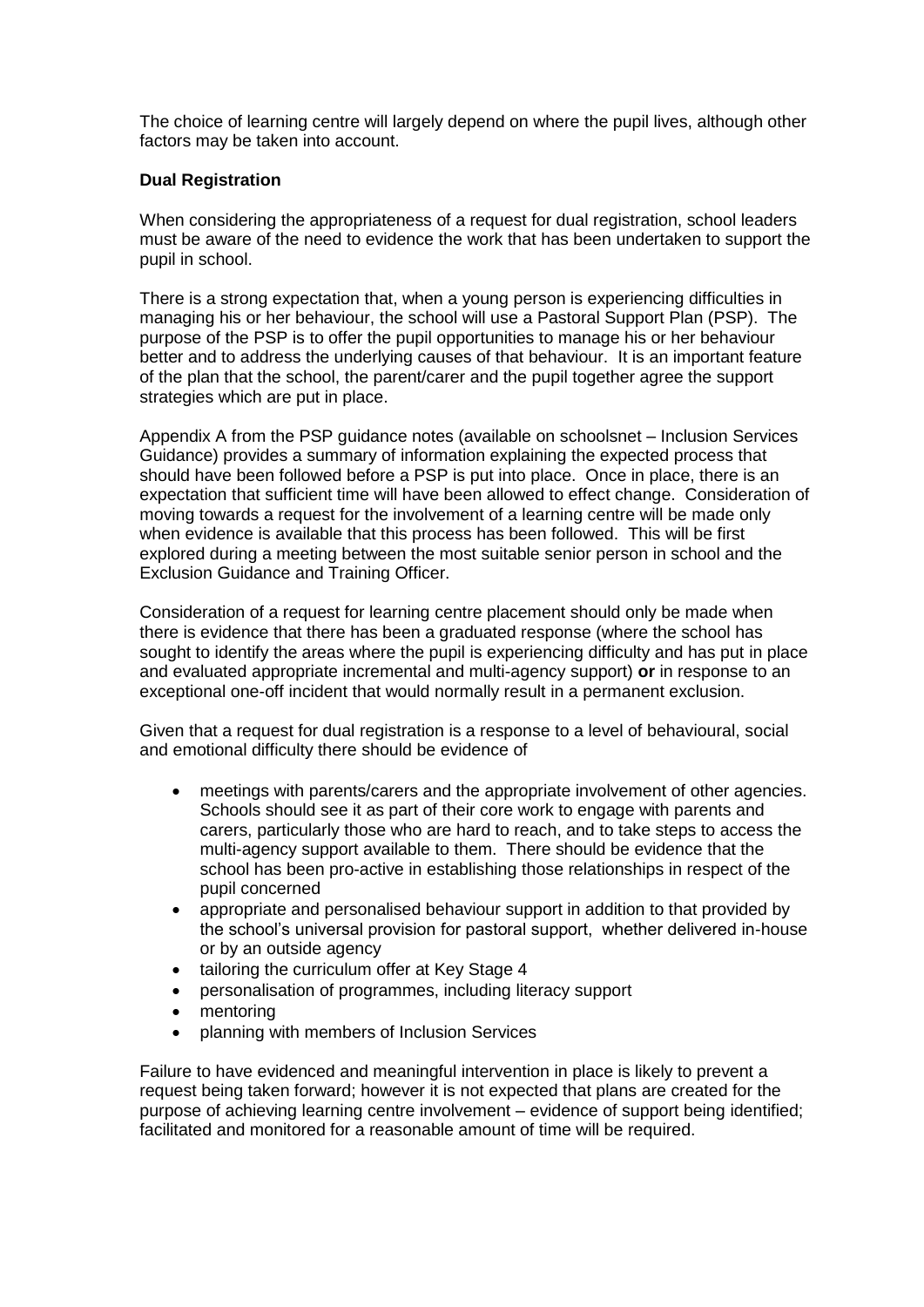Schools should also be able to demonstrate that their actions are compliant with the New Statutory Guidance on Alternative Provision which was issued by the DfE in September 2012 and revised in January 2013. It may be found at

www.education.gov.uk/g00211923/alternative-provision

Head teachers and governing bodies need to be aware of the requirements which this guidance places on them when the school wishes to set up dual registration at a Dorset Learning Centre. They must

- ensure that parents are given clear information about the placement: why, when, where, and how it will be reviewed;
- keep the placement under review and involve parents in the review. The regulations specify regular review but do not specify how often reviews must take place (that should be decided on a case-by-case basis), but they should be frequent enough to provide assurance that the off-site education is achieving its objectives and that the pupil is benefiting from it
- have processes in place for re-integration

While the Head teacher and governing body have the right to direct a pupil off site for education to improve behaviour, they have the responsibility to ensure that the parents/carers of the pupil concerned are fully informed of the arrangements made for Alternative Provision. This includes dual registration at a learning centre. Heads of centre will work with their named school contact to ensure that a shared responsibility for review is discharged.

There is also guidance on the responsibility of the school when a pupil completes KS4 in Alternative Provision

 The school should work with the provider to ensure that the young person can move on into suitable education, or employment alongside part-time study or training. The school should collect and record information about the pupil's next destination as part of its planning for alternative provision intervention.

This new requirement is in line with the new Ofsted framework which requires schools to be ready to report on their use of Alternative Provision and its effectiveness.

In Dorset, with parental agreement and where the school no longer has direct involvement, Head teachers have generally sought to remove Year 11 pupils in learning centres from the school roll before the January Census. This new regulation does not preclude this but it does mean that the school must be ready to give an account of outcomes for any young person whom it has placed in Alternative Provision.

Please note that any changes in placement for a pupil with a Statement of SEN may only be made through the Annual Review process and in consultation with SEN.

#### **Medical**

Dorset Guidance concerning request for involvement on medical grounds may be found on dcc-schoolsnet Inclusion Guidance and Templates and on dorsetforyou. The title of this document is

[Access to Education for Children and Young People with Medical Needs -](http://www.dorsetforyou.com/media.jsp?mediaid=159634&filetype=pdf) May 2012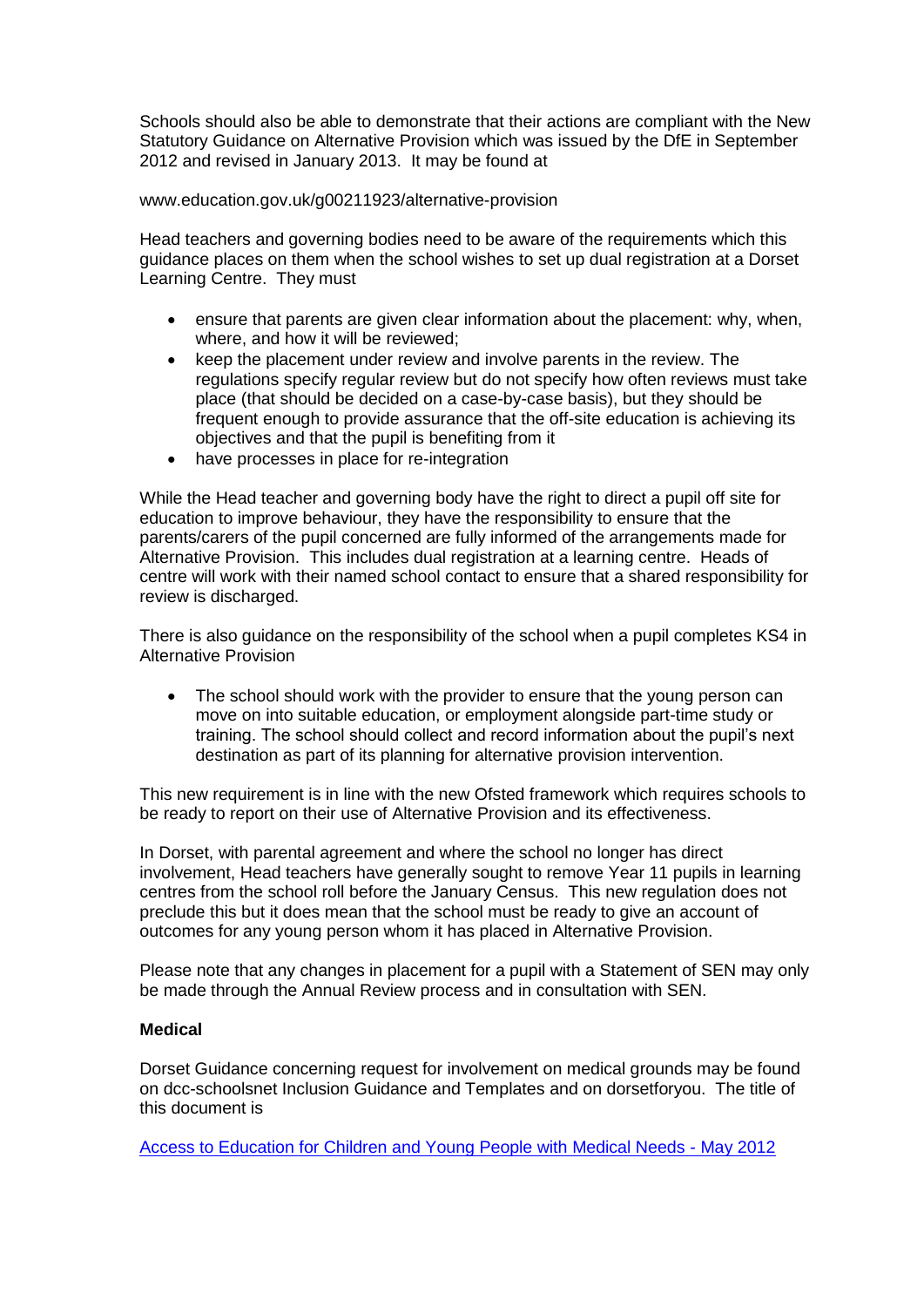Please note that in January 2013 the DfE issued new statutory guidance for pupils with medical needs. The title of the new guidance is

#### *'Ensuring a good education for children who cannot attend school because of health needs.'*

Following consultation with the Community Paediatricians, we will update our existing Dorset guidance in the light of this statutory guidance by the end of April 2013.

Please note that, although school staff will be involved in providing pupil information, the request for out of school provision may only be made by a Consultant or Community Paediatrician and that all avenues to support the pupil to continue with provision in school should be explored.

#### **School Refusers/Phobics**

It is the responsibility of the parent/carer to ensure that a child or young person attends school. It will always be preferable to support a school placement rather than seek placement in a learning centre.

Requests for involvement must be able to demonstrate fully that all avenues to support re-integration and attendance at school have been explored, including the consideration of legal action where appropriate.

Requests must evidence the involvement of other agencies. We would expect most pupils referred in this category to have a completed Common Assessment Framework (CAF) and have been given team around the child support and that the school would have sought advice from their link Educational Psychologist (EP).

#### **Special Educational Needs**

Requests for involvement from the SEN team will be considered on a case by case basis.

#### **High level of Emotional/Social Vulnerability**

Requests for involvement must be able to demonstrate fully that all avenues to support integration and attendance at school have been explored.

Requests must evidence the involvement of other agencies. We would expect most pupils referred in this category to have a CAF and have been given team around the child support and that the school would have sought EP advice.

#### **Children in Care**

Children in care are a priority group. The Head of the Virtual School for Children in Care is a member of the Admissions Panels. He will make a detailed assessment for presentation to the panel.

#### **Fair Access Admissions**

Admissions to learning centres may be agreed under the fair access protocol (eg when a pupil has attended a PRU in another authority) but only when there are demonstrable and defensible reasons for doing so.